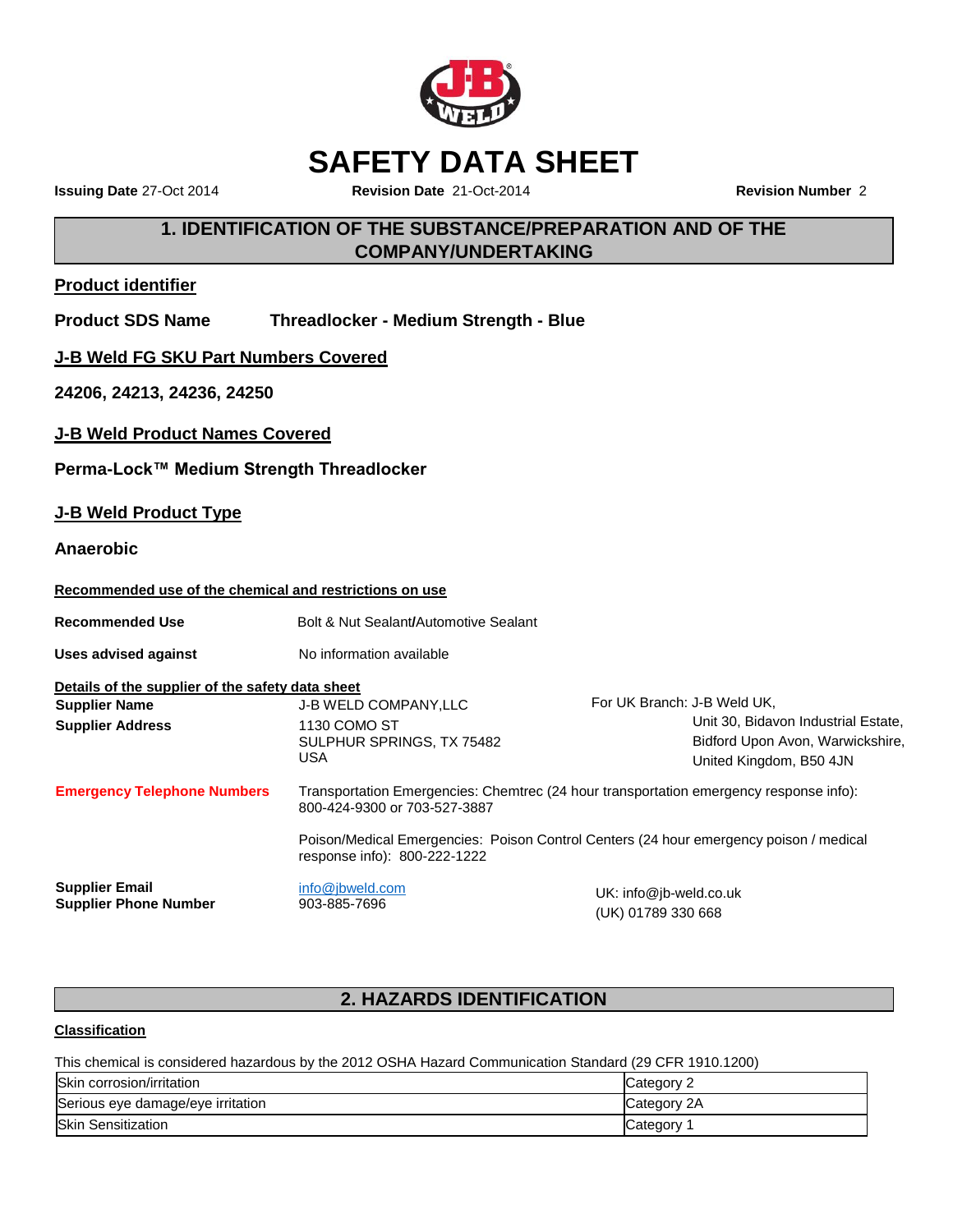#### **GHS Label elements, including precautionary statements**

| <b>Emergency Overview</b>                                                                |                              |             |
|------------------------------------------------------------------------------------------|------------------------------|-------------|
| Signal word                                                                              | Warning                      |             |
| <b>Hazard Statements</b>                                                                 |                              |             |
| Causes skin irritation<br>Causes serious eye damage<br>May cause respiratory irritation. |                              |             |
| <b>Appearance Blue</b>                                                                   | <b>Physical State Liquid</b> | Odor Slight |
|                                                                                          |                              |             |

#### **Precautionary Statements - Prevention**

Wear protective gloves Use personal protective equipment as required Use only outdoors or in a well-ventilated area Wash face, hands and any exposed skin thoroughly after handling Do not breathe dust/fume/gas/mist/vapors/spray

#### **Precautionary Statements - Response**

IF exposed or concerned: Get medical advice/attention Specific treatment (see supplemental first aid instructions on this label)

#### **Eyes**

IF IN EYES: Rinse cautiously with water for several minutes. Remove contact lenses, if present and easy to do. Continue rinsing. Get medical attention.

 $\_$  ,  $\_$  ,  $\_$  ,  $\_$  ,  $\_$  ,  $\_$  ,  $\_$  ,  $\_$  ,  $\_$  ,  $\_$  ,  $\_$  ,  $\_$  ,  $\_$  ,  $\_$  ,  $\_$  ,  $\_$  ,  $\_$  ,  $\_$  ,  $\_$  ,  $\_$  ,  $\_$  ,  $\_$  ,  $\_$  ,  $\_$  ,  $\_$  ,  $\_$  ,  $\_$  ,  $\_$  ,  $\_$  ,  $\_$  ,  $\_$  ,  $\_$  ,  $\_$  ,  $\_$  ,  $\_$  ,  $\_$  ,  $\_$  ,

#### **Skin**

IF ON SKIN: Wash with plenty of soap and water If skin irritation occurs: Get medical advice/attention Take off contaminated clothing and wash before reuse

#### **Inhalation**

IF INHALED: Remove victim to fresh air and keep at rest in a position comfortable for breathing

#### **Precautionary Statements - Storage** Store

locked up

**Precautionary Statements - Disposal** Dispose of contents/container to an approved waste disposal plant

#### **Hazards not otherwise classified (HNOC)**

Not applicable

#### **Unknown Toxicity**

72.1% of the mixture consists of ingredient(s) of unknown toxicity

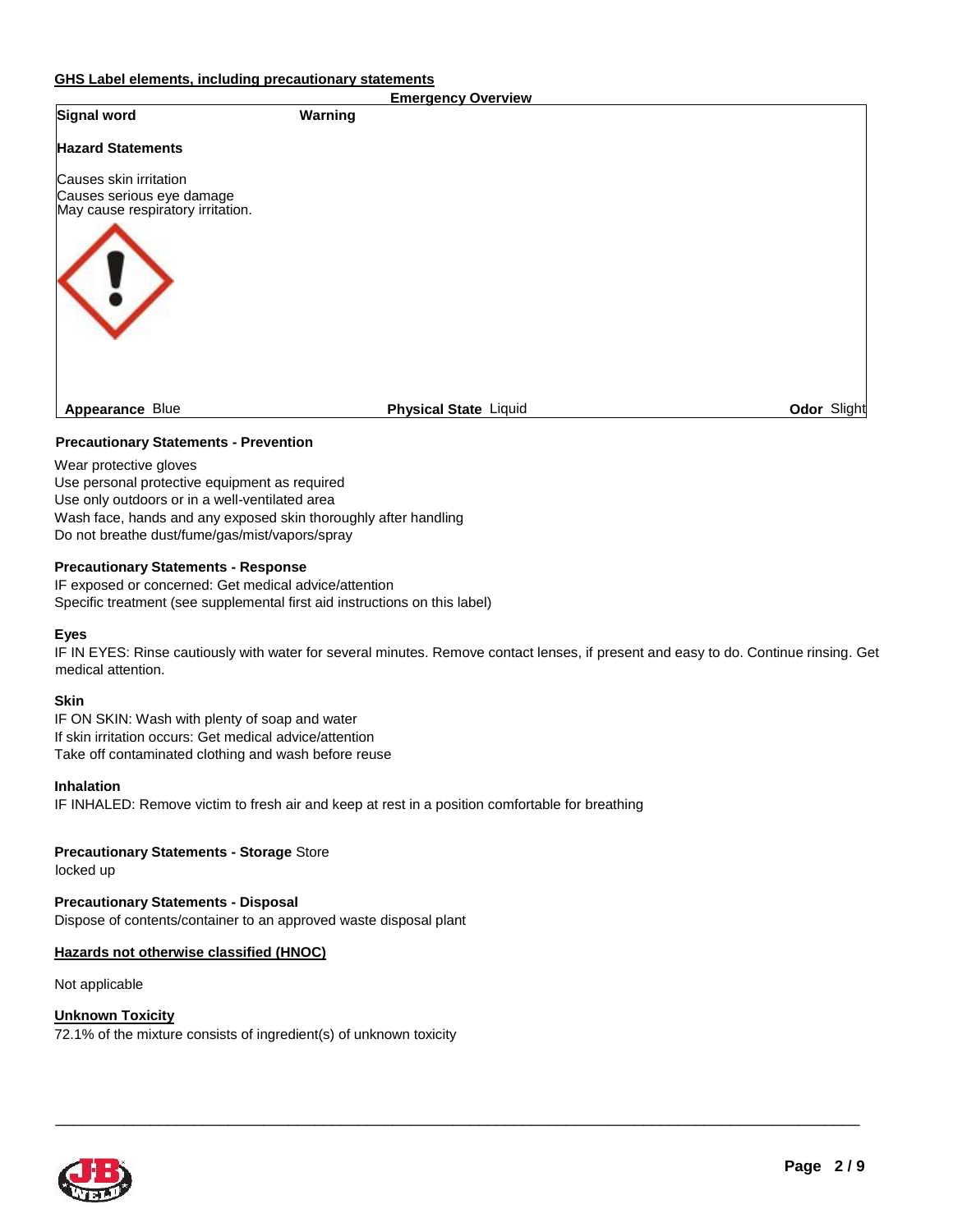#### **Other information**

May be harmful if swallowed Harmful to aquatic life with long lasting effects

#### **Interactions with Other Chemicals** No

information available.

## **3. COMPOSITION / INFORMATION ON INGREDIENTS**

#### **3.1. Substances**

Full text of H-phrases: see section 16

#### **3.2. Mixture**

#### **Hazardous ingredients:**

| <b>Name</b>                          | <b>Product identifier</b> | $\frac{9}{6}$ | <b>GHS-US classification</b>                                  |
|--------------------------------------|---------------------------|---------------|---------------------------------------------------------------|
| Poly(ethylene glycol) Dimethacrylate | (CAS No) 25852-47-5       | 60 - 70       | Skin Irrit, 2, H315<br>Eye Irrit. 2A, H319 STOT<br>SE 3. H335 |

09/22/2014 EN (English) Page 1

| <b>Name</b>          | <b>Product identifier</b> | $\frac{9}{6}$ | <b>GHS-US classification</b>                                                   |
|----------------------|---------------------------|---------------|--------------------------------------------------------------------------------|
| cumene hydroperoxide | (CAS No) 80-15-9          | $1 - 3$       | Flam. Lig. 4, H227<br>Acute Tox. 4 (Oral), H302<br>Acute Tox. 2 (Dermal), H310 |
| saccharin            | (CAS No) 81-07-2          | . - 2         | Skin Corr. 1A, H314                                                            |

# **4. FIRST AID MEASURES**

| <b>Description of first aid measures</b> |                                                                                                                                                                                                                |
|------------------------------------------|----------------------------------------------------------------------------------------------------------------------------------------------------------------------------------------------------------------|
| First-aid measures after inhalation      | : Remove the victim into fresh air. If breathing is difficult, remove victim to fresh air and keep at rest<br>in a position comfortable for breathing. Respiratory problems: consult a doctor/medical service. |
| First-aid measures after skin contact    | : Remove contaminated clothing. Drench affected area with water for at least 15 minutes. If skin<br>irritation or rash occurs: Get medical advice/attention.                                                   |
| First-aid measures after eye contact     | : Immediately flush eyes thoroughly with water for at least 15 minutes. Remove contact lenses. Get<br>medical advice/attention.                                                                                |
| First-aid measures after ingestion       | : Do not induce vomiting. Immediately after ingestion: give lots of water to drink. Get immediate<br>medical attention.                                                                                        |

## **5. FIRE-FIGHTING MEASURES**

#### **5.1. Extinguishing media**

| Suitable extinguishing media   | : Alcohol-resistant foam. Dry powder. Carbon dioxide. |
|--------------------------------|-------------------------------------------------------|
| Unsuitable extinguishing media | Do not use direct water jet to extinguish.            |

 $\_$  ,  $\_$  ,  $\_$  ,  $\_$  ,  $\_$  ,  $\_$  ,  $\_$  ,  $\_$  ,  $\_$  ,  $\_$  ,  $\_$  ,  $\_$  ,  $\_$  ,  $\_$  ,  $\_$  ,  $\_$  ,  $\_$  ,  $\_$  ,  $\_$  ,  $\_$  ,  $\_$  ,  $\_$  ,  $\_$  ,  $\_$  ,  $\_$  ,  $\_$  ,  $\_$  ,  $\_$  ,  $\_$  ,  $\_$  ,  $\_$  ,  $\_$  ,  $\_$  ,  $\_$  ,  $\_$  ,  $\_$  ,  $\_$  ,

### **5.2. Special hazards arising from the substance or mixture**

Reactivity **Reactions** : No dangerous reactions known under normal conditions of use.

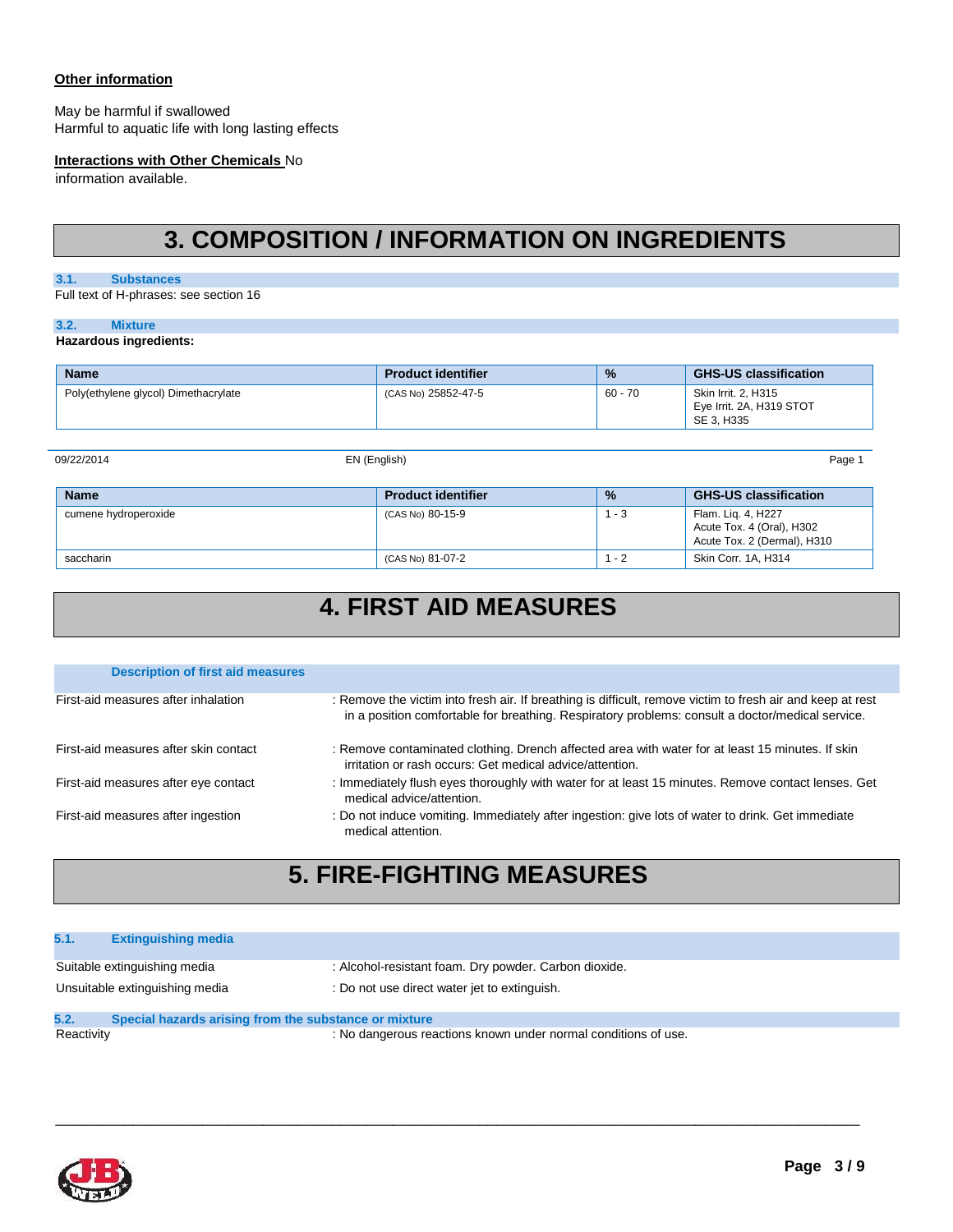| 5.3. | <b>Advice for firefighters</b> |  |
|------|--------------------------------|--|
|      |                                |  |

Firefighting instructions : In case of fire: Evacuate area. Fight fire remotely due to the risk of explosion.

Protection during firefighting : Do not enter fire area without proper protective equipment, including respiratory protection.

Other information : Do not allow run-off from fire fighting to enter drains or water courses.

## **6. ACCIDENTAL RELEASE MEASURES**

| 6.1.                                                                               | Personal precautions, protective equipment and emergency procedures         |                                                                                                                                                         |  |
|------------------------------------------------------------------------------------|-----------------------------------------------------------------------------|---------------------------------------------------------------------------------------------------------------------------------------------------------|--|
|                                                                                    | General measures                                                            | : Ensure adequate ventilation. Evacuate area.                                                                                                           |  |
| 6.1.1.                                                                             | For non-emergency personnel<br>Protective equipment<br>Emergency procedures | : Use appropriate personal protection equipment (PPE).<br>: Keep suitable chemically resistant protective clothing readily available for emergency use. |  |
| For emergency responders<br>6.1.2.<br>Protective equipment<br>Emergency procedures |                                                                             | : Equip cleanup crew with proper protection.                                                                                                            |  |
|                                                                                    |                                                                             | : Evacuate unnecessary personnel. Stop release. Ventilate area. Use appropriate personal protection<br>equipment (PPE).                                 |  |
| 6.2.                                                                               | <b>Environmental precautions</b>                                            |                                                                                                                                                         |  |
| Avoid release to the environment.                                                  |                                                                             |                                                                                                                                                         |  |
| 6.3.                                                                               | Methods and material for containment and cleaning up                        |                                                                                                                                                         |  |

For containment : Absorb excess liquid spillage on inorganic adsorbent material such as fine sand, brick dust etc. Place spent adsorbent in sealed packages and contact specialist waste disposal contractor. Collect spillage. Dispose of contents/container to local, regional, national, and international regulations.

### **7. HANDLING AND STORAGE**

| <b>Precautions for safe handling</b><br>7.1.                         |                                                                                                                                                                                                                                                                                  |
|----------------------------------------------------------------------|----------------------------------------------------------------------------------------------------------------------------------------------------------------------------------------------------------------------------------------------------------------------------------|
| Precautions for safe handling                                        | : Avoid all eye and skin contact and do not breathe vapour and mist. Use only outdoors or in a well-<br>ventilated area. Use personal protective equipment as required.                                                                                                          |
| Hygiene measures                                                     | : Do not eat, drink or smoke in areas where product is used. Handle in accordance with good<br>industrial hygiene and safety practice. Wash hands and other exposed areas with mild soap and<br>water before eating, drinking or smoking and when leaving work.                  |
| Conditions for safe storage, including any incompatibilities<br>7.2. |                                                                                                                                                                                                                                                                                  |
| Storage conditions                                                   | : Keep container tightly closed. Keep container closed when not in use. Store in a cool, dry place,<br>out of direct sunlight. Can be stored in LDPE containers. Do not allow to contact or store in<br>aluminum, mild steel, rusty steel, copper (or alloys of) or tin vessels. |
| Incompatible products                                                | : Oxidizing agents. Strong acids. Strong bases.                                                                                                                                                                                                                                  |

### **8. EXPOSURE CONTROLS / PERSONAL PROTECTION**

Appropriate engineering controls : Ensure all national/local regulations are observed. Provide adequate general and local exhaust ventilation.

Personal protective equipment : Protective clothing. Protective goggles. Gloves. Self-contained breathing apparatus.



Materials for protective clothing : Wear fire/flame resistant/retardant clothing.

Hand protection **intervalse and the Community** : Wear chemically resistant protective gloves.

 $\_$  ,  $\_$  ,  $\_$  ,  $\_$  ,  $\_$  ,  $\_$  ,  $\_$  ,  $\_$  ,  $\_$  ,  $\_$  ,  $\_$  ,  $\_$  ,  $\_$  ,  $\_$  ,  $\_$  ,  $\_$  ,  $\_$  ,  $\_$  ,  $\_$  ,  $\_$  ,  $\_$  ,  $\_$  ,  $\_$  ,  $\_$  ,  $\_$  ,  $\_$  ,  $\_$  ,  $\_$  ,  $\_$  ,  $\_$  ,  $\_$  ,  $\_$  ,  $\_$  ,  $\_$  ,  $\_$  ,  $\_$  ,  $\_$  ,

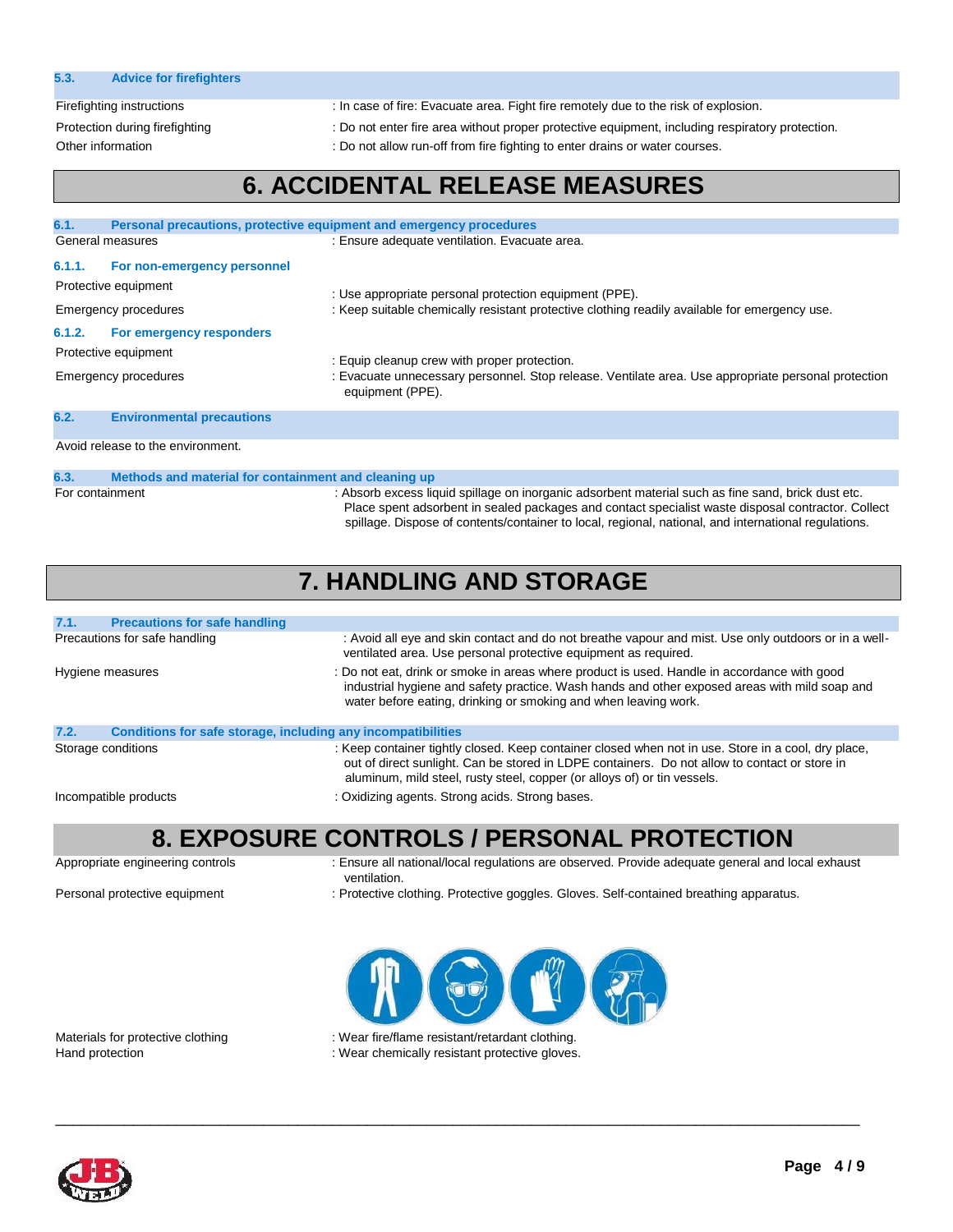Eye protection  $\qquad \qquad :$  Chemical goggles or safety glasses.

Respiratory protection : Avoid breathing dust, mist or spray. Wear respiratory protection.

### **9. PHYSICAL AND CHEMICAL PROPERTIES**

| Information on basic physical and chemical properties |                                     |                                           |
|-------------------------------------------------------|-------------------------------------|-------------------------------------------|
|                                                       | Physical state                      | : Liquid                                  |
|                                                       | Appearance                          |                                           |
|                                                       |                                     | : Opaque Blue Liquid.                     |
|                                                       | Colour                              | : Blue.                                   |
|                                                       | Odour                               |                                           |
|                                                       |                                     | : Characteristic odour.                   |
|                                                       | Relative evaporation rate (ether=1) |                                           |
|                                                       |                                     | $:$ Low                                   |
|                                                       | Boiling point                       | $:$ > 290 °F                              |
|                                                       | Flash point                         |                                           |
|                                                       |                                     | $:$ > 212 °F                              |
|                                                       | Flammability (solid, gas)           |                                           |
|                                                       |                                     | : Non flammable                           |
|                                                       | Vapour pressure                     |                                           |
|                                                       |                                     | : $<$ 5 mmHg                              |
|                                                       | Relative vapour density at 20 °C    |                                           |
|                                                       |                                     | : 1.01                                    |
|                                                       | Solubility                          |                                           |
|                                                       |                                     | : Insoluble in water. Soluble in acetone. |
|                                                       | Explosive properties                |                                           |
|                                                       | : Not applicable.                   |                                           |
| Oxidising properties                                  |                                     |                                           |
|                                                       |                                     | : None.                                   |
|                                                       |                                     |                                           |

## **10. STABILITY AND REACTIVITY**

#### **10.1. Reactivity**

No dangerous reactions known under normal conditions of use.

**10.2. Chemical stability**  Stable under normal conditions.

**10.3. Possibility of hazardous reactions** 

Will not occur.

#### **10.4. Conditions to avoid**

Direct sunlight. High temperature. Sources of ignition, low oxygen environments. Hazardous exothermic polymerization can occur if exposed to elevated temperatures for period of time. Air space/ oxygen above the product is vital to keep formulatory inhibitors active

**10.5. Incompatible materials** 

Oxidizing agent. Strong acids. Strong bases.

**10.6. Hazardous decomposition products** 

Carbon dioxide. Carbon monoxide. Irritating fumes.

## **11. TOXICOLOGICAL INFORMATION**

 $\_$  ,  $\_$  ,  $\_$  ,  $\_$  ,  $\_$  ,  $\_$  ,  $\_$  ,  $\_$  ,  $\_$  ,  $\_$  ,  $\_$  ,  $\_$  ,  $\_$  ,  $\_$  ,  $\_$  ,  $\_$  ,  $\_$  ,  $\_$  ,  $\_$  ,  $\_$  ,  $\_$  ,  $\_$  ,  $\_$  ,  $\_$  ,  $\_$  ,  $\_$  ,  $\_$  ,  $\_$  ,  $\_$  ,  $\_$  ,  $\_$  ,  $\_$  ,  $\_$  ,  $\_$  ,  $\_$  ,  $\_$  ,  $\_$  ,

#### **11.1. Information on toxicological effects**

#### **cumene hydroperoxide (80-15-9)**

LD50 oral rat  $\vert$  382 mg/kg (Rat)

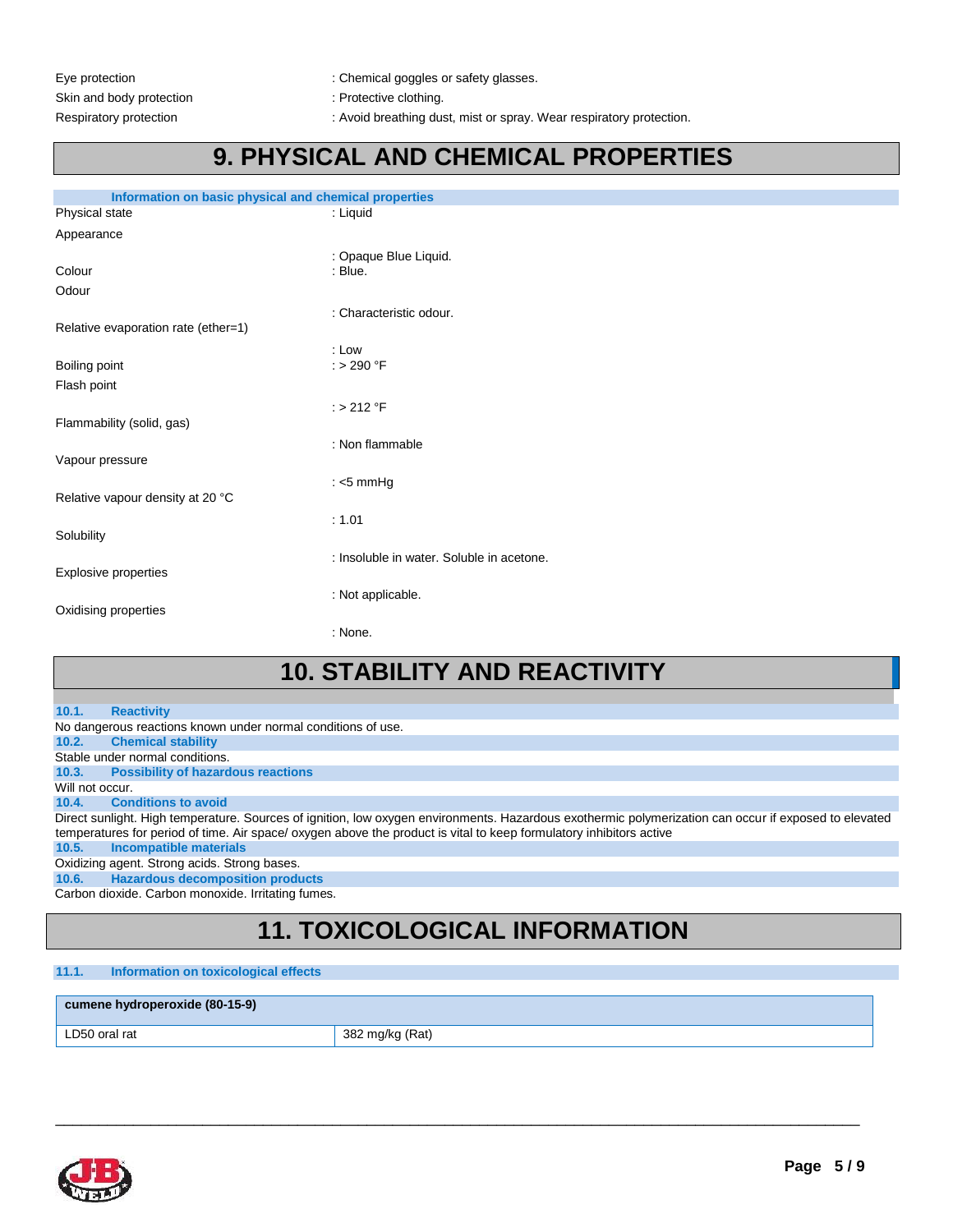| cumene hydroperoxide (80-15-9) |                               |
|--------------------------------|-------------------------------|
| LD50 dermal rat                | 1200-1520, Rat                |
| LD50 dermal rabbit             | 133 mg/kg bodyweight (Rabbit) |
| LC50 inhalation rat (mg/l)     | 1.37 $mq/l/4h$ (Rat)          |
| LC50 inhalation rat (ppm)      | 220 ppm/4h (Rat)              |

### **saccharin (81-07-2)**

IARC group 3 - Not classifiable

## **12. ECOLOGICAL INFORMATION**

#### **12.1. Toxicity**

|  | cumene hydroperoxide (80-15-9) |  |
|--|--------------------------------|--|
|--|--------------------------------|--|

| LC50 fishes 1           | 14 mg/l (48 h; Leuciscus idus; GLP)         |
|-------------------------|---------------------------------------------|
| EC50 Daphnia 1          | 7 mg/l (24 h; Daphnia magna; Static system) |
| $LC50$ fish 2           | 3.9 mg/l (96 h; Oncorhynchus mykiss)        |
| EC50 Daphnia 2          | 18.84 mg/l (48 h; Daphnia magna; GLP)       |
| Threshold limit algae 1 | 1.2 mg/l (Microcystis aeruginosa)           |
| Threshold limit algae 2 | 7.4 mg/l (Scenedesmus quadricauda)          |

### **12.2. Persistence and degradability**

| Threadlocker - Medium Strength - Blue |                    |
|---------------------------------------|--------------------|
| Persistence and degradability         | No data available. |

| saccharin (81-07-2)           |                                               |
|-------------------------------|-----------------------------------------------|
| Persistence and degradability | Biodegradability in water: no data available. |

| cumene hydroperoxide (80-15-9) |                                                            |
|--------------------------------|------------------------------------------------------------|
| Persistence and degradability  | Not readily biodegradable in water. Highly mobile in soil. |

| 12.3.                                 | <b>Bioaccumulative potential</b> |                                    |
|---------------------------------------|----------------------------------|------------------------------------|
| Threadlocker - Medium Strength - Blue |                                  |                                    |
|                                       | Bioaccumulative potential        | No bioaccumulation data available. |

| saccharin (81-07-2)       |                                                    |
|---------------------------|----------------------------------------------------|
| Log Pow                   | 0.91                                               |
| Bioaccumulative potential | Low potential for bioaccumulation (Log Kow $<$ 4). |

 $\_$  ,  $\_$  ,  $\_$  ,  $\_$  ,  $\_$  ,  $\_$  ,  $\_$  ,  $\_$  ,  $\_$  ,  $\_$  ,  $\_$  ,  $\_$  ,  $\_$  ,  $\_$  ,  $\_$  ,  $\_$  ,  $\_$  ,  $\_$  ,  $\_$  ,  $\_$  ,  $\_$  ,  $\_$  ,  $\_$  ,  $\_$  ,  $\_$  ,  $\_$  ,  $\_$  ,  $\_$  ,  $\_$  ,  $\_$  ,  $\_$  ,  $\_$  ,  $\_$  ,  $\_$  ,  $\_$  ,  $\_$  ,  $\_$  ,

### **cumene hydroperoxide (80-15-9)**

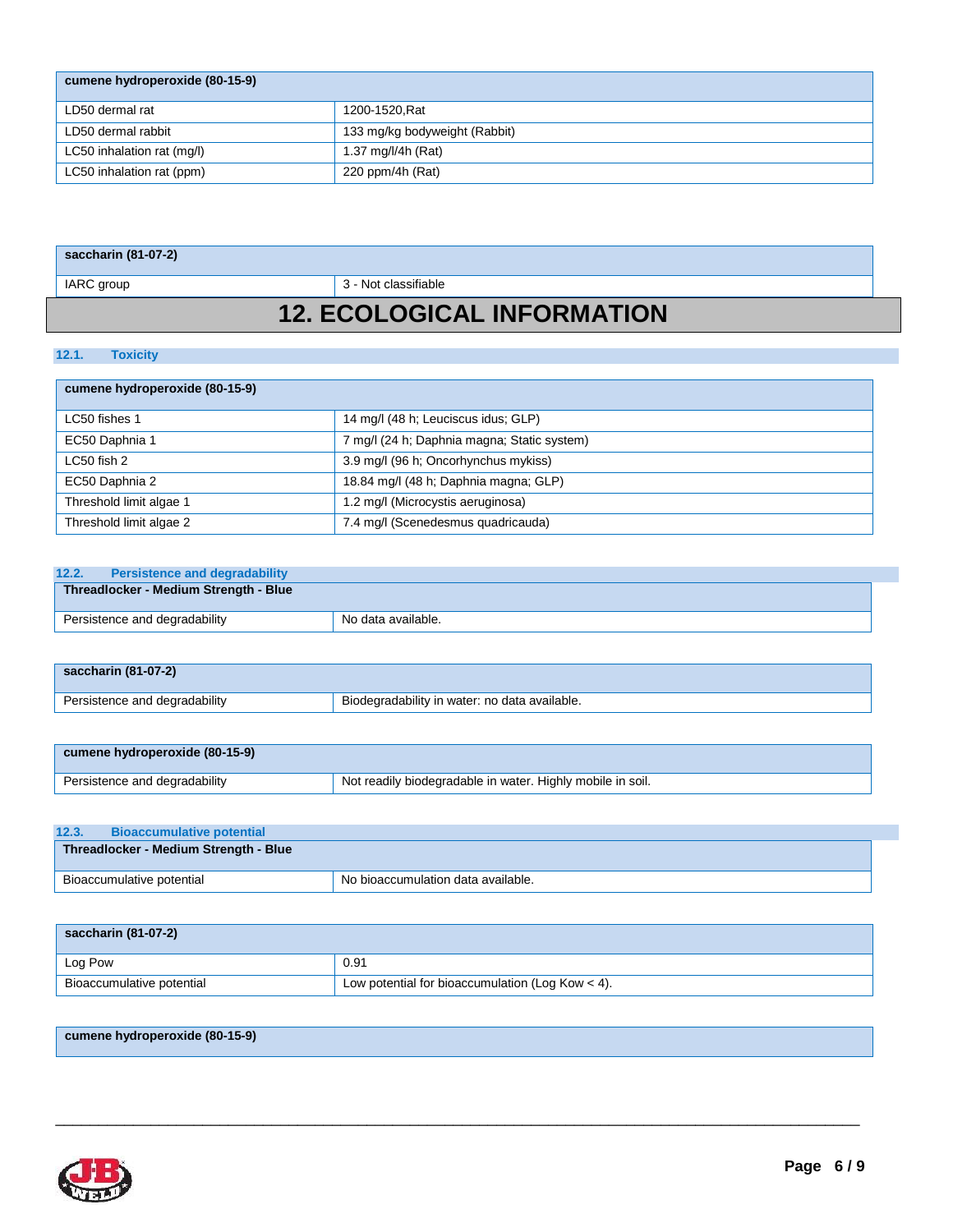| BCF other aquatic organisms 1 |                                                            |
|-------------------------------|------------------------------------------------------------|
| Log Pow                       | 1.6 (Experimental value; 25 °C, Experimental value; 25 °C) |
| Bioaccumulative potential     | Low potential for bioaccumulation (BCF $<$ 500).           |

#### **12.4. Mobility in soil**

| cumene hydroperoxide (80-15-9) |                     |
|--------------------------------|---------------------|
| Surface tension                | $0.028$ N/m (-9 °C) |

### **13. DISPOSAL CONSIDERATIONS**

#### **13.1. Waste treatment methods**

- Waste treatment methods : Remove waste in accordance with local and/or national regulations.
- Waste disposal recommendations : Product residues can be cleaned out of containers. Dispose in a safe manner in accordance with local/national regulations.

Hardened product can be disposed of as chemical waste by incineration or licensed contractors. Clean containers can be disposed of by landfill or by incineration or possibly recycled.

## **14. TRANSPORT INFORMATION**

| In accordance with DOT                                                        | : Not Regulated                           |
|-------------------------------------------------------------------------------|-------------------------------------------|
| Proper Shipping Name<br>Transport document description<br><b>Hazard Class</b> | : N/A<br>N/A<br>: N/A                     |
| Packing Group                                                                 | N/A                                       |
| UN-No.(DOT)                                                                   | : None                                    |
| DOT NA no.                                                                    | : N/A                                     |
| <b>Marine Pollutant</b>                                                       | $\therefore$ N/A                          |
| <b>Additional information</b>                                                 |                                           |
| Other information                                                             | : No supplementary information available. |
| <b>ADR</b>                                                                    | : N/A                                     |
| Transport document description                                                |                                           |
| <b>Transport by sea</b>                                                       |                                           |
| No additional information available                                           |                                           |
| Air transport                                                                 |                                           |
|                                                                               |                                           |

#### No additional information available

### **15. REGULATORY INFORMATION**

 $\_$  ,  $\_$  ,  $\_$  ,  $\_$  ,  $\_$  ,  $\_$  ,  $\_$  ,  $\_$  ,  $\_$  ,  $\_$  ,  $\_$  ,  $\_$  ,  $\_$  ,  $\_$  ,  $\_$  ,  $\_$  ,  $\_$  ,  $\_$  ,  $\_$  ,  $\_$  ,  $\_$  ,  $\_$  ,  $\_$  ,  $\_$  ,  $\_$  ,  $\_$  ,  $\_$  ,  $\_$  ,  $\_$  ,  $\_$  ,  $\_$  ,  $\_$  ,  $\_$  ,  $\_$  ,  $\_$  ,  $\_$  ,  $\_$  ,

#### **15.1. US Federal regulations**

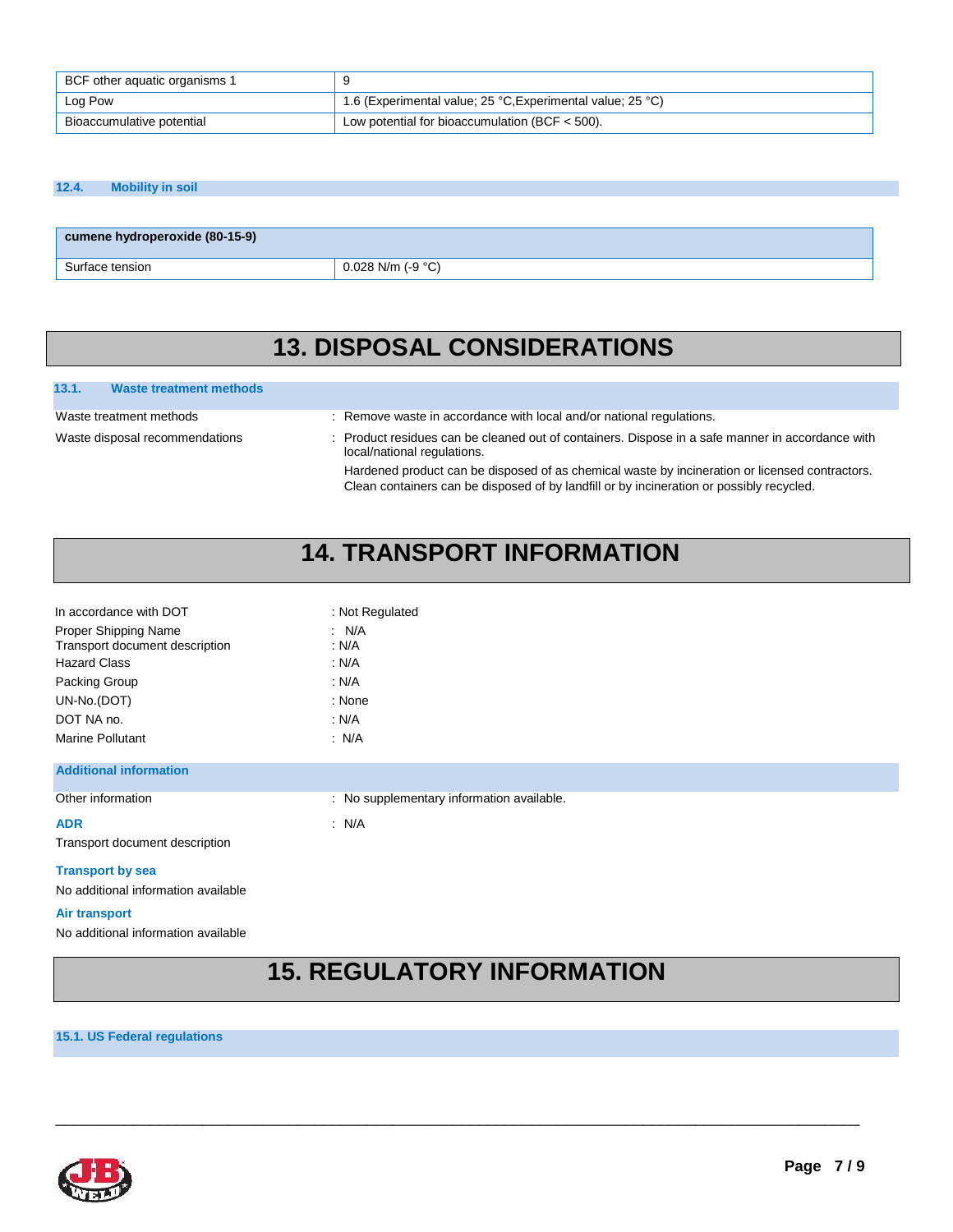| Threadlocker - Medium Strength - Blue                                         |                                                                    |  |
|-------------------------------------------------------------------------------|--------------------------------------------------------------------|--|
| Not listed on the United States TSCA (Toxic Substances Control Act) inventory |                                                                    |  |
| SARA Section 311/312 Hazard Classes                                           | Immediate (acute) health hazard Delayed<br>(chronic) health hazard |  |

| Poly(ethylene glycol) Dimethacrylate (25852-47-5)                             |
|-------------------------------------------------------------------------------|
| Not listed on the United States TSCA (Toxic Substances Control Act) inventory |

| saccharin (81-07-2)                                                                                                                        |                   |
|--------------------------------------------------------------------------------------------------------------------------------------------|-------------------|
| Listed on the United States TSCA (Toxic Substances Control Act) inventory Listed<br>on SARA Section 313 (Specific toxic chemical listings) |                   |
| RQ (Reportable quantity, section 304 of EPA's<br>List of Lists):                                                                           | 100 <sub>lb</sub> |

| cumene hydroperoxide (80-15-9)                                                                                                             |       |
|--------------------------------------------------------------------------------------------------------------------------------------------|-------|
| Listed on the United States TSCA (Toxic Substances Control Act) inventory Listed<br>on SARA Section 313 (Specific toxic chemical listings) |       |
| RQ (Reportable quantity, section 304 of EPA's<br>List of Lists):                                                                           | 10 lb |

 $\_$  ,  $\_$  ,  $\_$  ,  $\_$  ,  $\_$  ,  $\_$  ,  $\_$  ,  $\_$  ,  $\_$  ,  $\_$  ,  $\_$  ,  $\_$  ,  $\_$  ,  $\_$  ,  $\_$  ,  $\_$  ,  $\_$  ,  $\_$  ,  $\_$  ,  $\_$  ,  $\_$  ,  $\_$  ,  $\_$  ,  $\_$  ,  $\_$  ,  $\_$  ,  $\_$  ,  $\_$  ,  $\_$  ,  $\_$  ,  $\_$  ,  $\_$  ,  $\_$  ,  $\_$  ,  $\_$  ,  $\_$  ,  $\_$  ,

#### **15.2. International regulations**

#### **CANADA**

WHMIS Hazard Class: D2B

#### **Classification according to Regulation (EC) No. 1272/2008 [CLP]**

Skin Irrit. 2 H315 Eye Irrit. 2A H319 STOT SE 3 H335

#### **15.2.2. National regulations**

No additional information available

**15.3. US State regulations** 

#### **saccharin (81-07-2)**

- U.S. New Jersey Right to Know Hazardous Substance List U.S.
- Pennsylvania RTK (Right to Know) List

#### **cumene hydroperoxide (80-15-9)**

- U.S. Massachusetts Right To Know List
- U.S. New Jersey Right to Know Hazardous Substance List
- U.S. Pennsylvania RTK (Right to Know) List